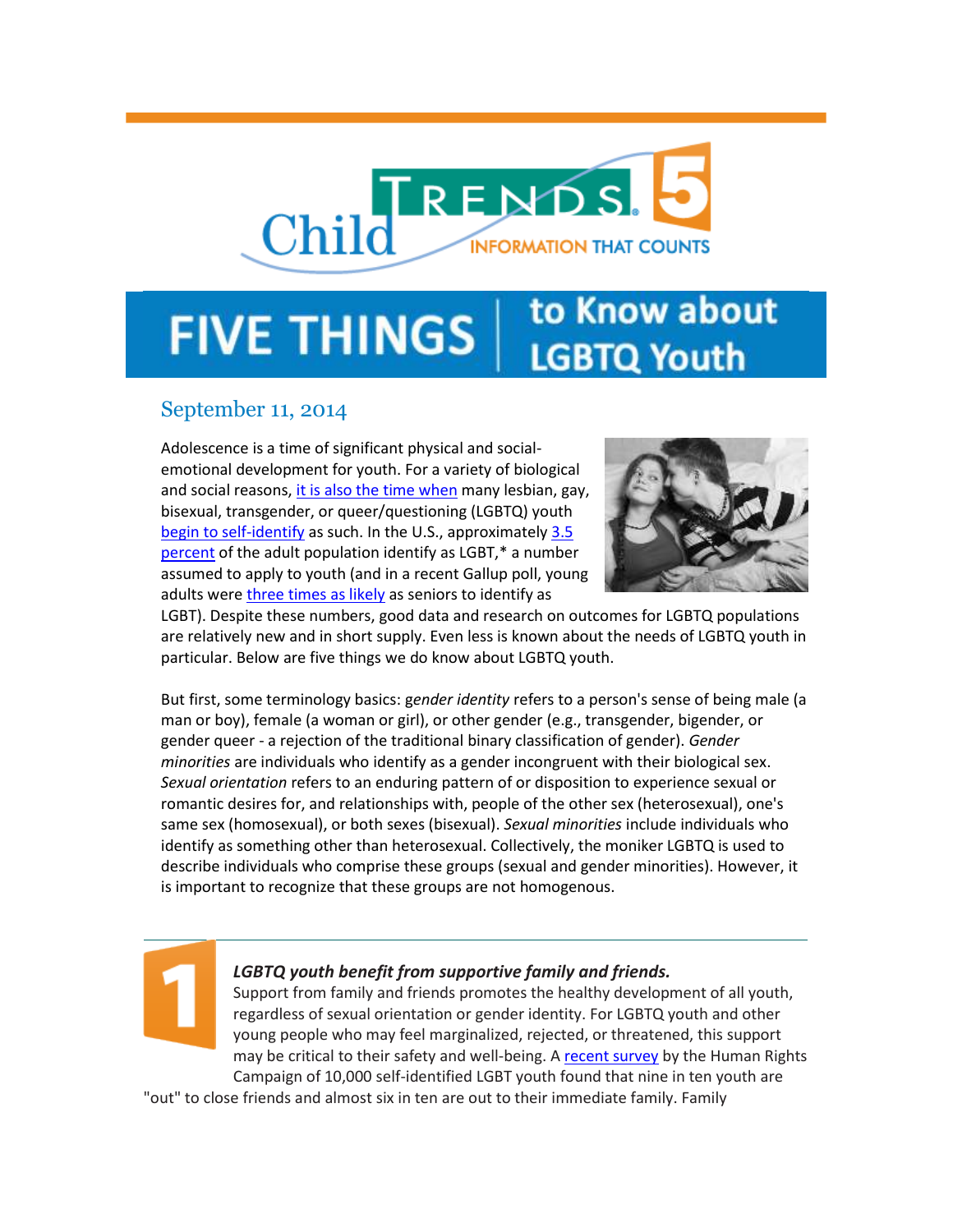acceptance has been found to have a positive association with [self-esteem and general health.](http://perma.cc/media/2013/10/22/21/22/0bBnvjE62HG/cap.pdf?utm_source=5+Things+to+Know+about+LGBTQ+Youth&utm_campaign=5+things+to+know+about+LGBTQ+youth&utm_medium=email) For sexual minority youth, family and friend support also [promotes mental health and well](http://onlinelibrary.wiley.com/doi/10.1111/j.1741-3729.2011.00648.x/abstract?utm_source=5+Things+to+Know+about+LGBTQ+Youth&utm_campaign=5+things+to+know+about+LGBTQ+youth&utm_medium=email)[being](http://onlinelibrary.wiley.com/doi/10.1111/j.1741-3729.2011.00648.x/abstract?utm_source=5+Things+to+Know+about+LGBTQ+Youth&utm_campaign=5+things+to+know+about+LGBTQ+youth&utm_medium=email) an[d protects against psychological distress](http://www.ncbi.nlm.nih.gov/pmc/articles/PMC3126101/pdf/nihms-279460.pdf?utm_source=5+Things+to+Know+about+LGBTQ+Youth&utm_campaign=5+things+to+know+about+LGBTQ+youth&utm_medium=email) and [depression.](http://link.springer.com/article/10.1007%2Fs10964-005-7264-x?utm_source=5+Things+to+Know+about+LGBTQ+Youth&utm_campaign=5+things+to+know+about+LGBTQ+youth&utm_medium=email) [Family support](http://www.ncbi.nlm.nih.gov/pubmed/21161599?utm_source=5+Things+to+Know+about+LGBTQ+Youth&utm_campaign=5+things+to+know+about+LGBTQ+youth&utm_medium=email) protects against thoughts of and attempts of suicide, substance abuse, and STDs fo[r sexual minority](http://www.ncbi.nlm.nih.gov/pubmed/20383570?utm_source=5+Things+to+Know+about+LGBTQ+Youth&utm_campaign=5+things+to+know+about+LGBTQ+youth&utm_medium=email)  [youth.](http://www.ncbi.nlm.nih.gov/pubmed/20383570?utm_source=5+Things+to+Know+about+LGBTQ+Youth&utm_campaign=5+things+to+know+about+LGBTQ+youth&utm_medium=email) Peer support has a strong impact across all ages, while family support may have the [strongest impact among younger youth.](http://www.ncbi.nlm.nih.gov/pmc/articles/PMC3126101/pdf/nihms-279460.pdf?utm_source=5+Things+to+Know+about+LGBTQ+Youth&utm_campaign=5+things+to+know+about+LGBTQ+youth&utm_medium=email) Additionally, when parents were asked about their experience [parenting an LGBTQ child,](http://prismresearch.org/wp-content/uploads/2010/11/GonzalezetalFP2012.pdf?utm_source=5+Things+to+Know+about+LGBTQ+Youth&utm_campaign=5+things+to+know+about+LGBTQ+youth&utm_medium=email) some reported experiencing personal growth and closer relationships, among other positive outcomes.



#### *Support at school benefits all youth.*

[Positive school climate](http://www.ijvs.org/files/Publications/A%20Review%20of%20School%20Climate%20Research.pdf?utm_source=5+Things+to+Know+about+LGBTQ+Youth&utm_campaign=5+things+to+know+about+LGBTQ+youth&utm_medium=email) an[d school connectedness](http://www.cdc.gov/healthyyouth/protective/pdf/connectedness.pdf?utm_source=5+Things+to+Know+about+LGBTQ+Youth&utm_campaign=5+things+to+know+about+LGBTQ+youth&utm_medium=email) have an important role in promoting LGBTQ teens' well-being, as they do for other youth. A national survey of LGBT youth suggests that [gay-straight alliances \(GSAs\),](http://www.gsanetwork.org/?utm_source=5+Things+to+Know+about+LGBTQ+Youth&utm_campaign=5+things+to+know+about+LGBTQ+youth&utm_medium=email) LGBTQ-inclusive curriculum, supportive staff, and comprehensive anti-bullying policies can [promote positive school climates for LGBT youth.](http://glsen.org/sites/default/files/2011%20National%20School%20Climate%20Survey%20Full%20Report.pdf?utm_source=5+Things+to+Know+about+LGBTQ+Youth&utm_campaign=5+things+to+know+about+LGBTQ+youth&utm_medium=email) LGBT youth in schools with

[these supports](http://safesupportivelearning.ed.gov/resources/creating-safe-space-lgbtq-teens?utm_source=5+Things+to+Know+about+LGBTQ+Youth&utm_campaign=5+things+to+know+about+LGBTQ+youth&utm_medium=email) were more likely to feel connected to their schools and were less likely to feel unsafe, among other positive outcomes. Positive school climates significantly [reduce suicidal](http://ajph.aphapublications.org/doi/abs/10.2105/AJPH.2013.301508?utm_source=5+Things+to+Know+about+LGBTQ+Youth&utm_campaign=5+things+to+know+about+LGBTQ+youth&utm_medium=email)  [ideation](http://ajph.aphapublications.org/doi/abs/10.2105/AJPH.2013.301508?utm_source=5+Things+to+Know+about+LGBTQ+Youth&utm_campaign=5+things+to+know+about+LGBTQ+youth&utm_medium=email) among sexual minority youth, and research suggests that the mere presence of a GSA has strong links with th[e well-being of LGBT youth](http://www.ncbi.nlm.nih.gov/pmc/articles/PMC3217265/pdf/nihms330744.pdf?utm_source=5+Things+to+Know+about+LGBTQ+Youth&utm_campaign=5+things+to+know+about+LGBTQ+youth&utm_medium=email) when they enter early adulthood. In fact, the presence of a GSA is associated with [positive health outcomes](http://pdf.countyofdane.com/humanservices/youth/assessment_surveys/2009/poteat_sinclair_digiovanni_koenig_russell_2012.pdf?utm_source=5+Things+to+Know+about+LGBTQ+Youth&utm_campaign=5+things+to+know+about+LGBTQ+youth&utm_medium=email) for all students, LGBTQ and otherwise. Having [bullying prevention policies](http://www.sciencedirect.com/science/article/pii/S1054139X12003540?utm_source=5+Things+to+Know+about+LGBTQ+Youth&utm_campaign=5+things+to+know+about+LGBTQ+youth&utm_medium=email) that are inclusive of sexual orientation has also been associated with reduced prevalence of suicide attempts among sexual minority youth.



### *Without a supportive network, adolescence can be difficult for these youth.*

LGBTQ youth are at greater risk of having any of a host of negative outcomes. Many LGBT teens are verbally and physically [harassed in school](http://cdn.americanprogress.org/wp-content/uploads/2014/02/BeyondBullying.pdf?utm_source=5+Things+to+Know+about+LGBTQ+Youth&utm_campaign=5+things+to+know+about+LGBTQ+youth&utm_medium=email) (for LGBTQ youth of color, the proportion is eve[n higher\)](http://www.advocatesforyouth.org/storage/advfy/documents/yrbs-glbt.pdf?utm_source=5+Things+to+Know+about+LGBTQ+Youth&utm_campaign=5+things+to+know+about+LGBTQ+youth&utm_medium=email), even to the point that they

do not want to attend class. [Transgender students](http://www.glsen.org/sites/default/files/2011%20National%20School%20Climate%20Survey%20Executive%20Summary.pdf?utm_source=5+Things+to+Know+about+LGBTQ+Youth&utm_campaign=5+things+to+know+about+LGBTQ+youth&utm_medium=email) often face the most hostility at school, compared to sexual minority youth. Sexual minority teens are at increased risk of depression, [suicide,](http://www.jahonline.org/article/S1054-139X(11)00054-1/abstract?utm_source=5+Things+to+Know+about+LGBTQ+Youth&utm_campaign=5+things+to+know+about+LGBTQ+youth&utm_medium=email) an[d substance use.](http://www.ncbi.nlm.nih.gov/pmc/articles/PMC2680081/?utm_source=5+Things+to+Know+about+LGBTQ+Youth&utm_campaign=5+things+to+know+about+LGBTQ+youth&utm_medium=email) Available research indicates that lesbian and bisexual teen girls may becom[e pregnant](http://www.plannedparenthood.org/files/6813/9611/7632/Reducing_Teen_Pregnancy.pdf?utm_source=5+Things+to+Know+about+LGBTQ+Youth&utm_campaign=5+things+to+know+about+LGBTQ+youth&utm_medium=email) a[t higher ratesthan their straight or questioning peers.](http://www.ncbi.nlm.nih.gov/books/NBK64808/?utm_source=5+Things+to+Know+about+LGBTQ+Youth&utm_campaign=5+things+to+know+about+LGBTQ+youth&utm_medium=email) Additionally, a disproportionate number of LGBT youth are [homeless.](http://www.childtrends.org/homelessness-among-lgbt-youth-a-national-concern/?utm_source=5+Things+to+Know+about+LGBTQ+Youth&utm_campaign=5+things+to+know+about+LGBTQ+youth&utm_medium=email) While worrisome on their own, these various risk factors are also associated with school dropout and decreased [academic](http://www.advocatesforyouth.org/storage/advfy/documents/yrbs-glbt.pdf?utm_source=5+Things+to+Know+about+LGBTQ+Youth&utm_campaign=5+things+to+know+about+LGBTQ+youth&utm_medium=email)  [achievement.](http://www.advocatesforyouth.org/storage/advfy/documents/yrbs-glbt.pdf?utm_source=5+Things+to+Know+about+LGBTQ+Youth&utm_campaign=5+things+to+know+about+LGBTQ+youth&utm_medium=email)



#### *Data collection about LGBTQ youth is getting better.*

To help us better understand the strengths, needs, and outcomes of LGBTQ youth, government, researchers, and experts in the field have made major strides in improving and standardizing data collection methods for LGBT communities. [Healthy People 2020,](http://www.healthypeople.gov/2020/about/default.aspx?utm_source=5+Things+to+Know+about+LGBTQ+Youth&utm_campaign=5+things+to+know+about+LGBTQ+youth&utm_medium=email) a federal, 10-year agenda to improve health outcomes nationwide, has included as one of its [objectives](http://www.healthypeople.gov/2020/topicsobjectives2020/objectiveslist.aspx?topicId=25&utm_source=5+Things+to+Know+about+LGBTQ+Youth&utm_campaign=5+things+to+know+about+LGBTQ+youth&utm_medium=email) to "improve the health, safety, and well-being of lesbian, gay, bisexual, and transgender... individuals." In 2013, as part of the efforts made by the U.S. [Department of](http://www.hhs.gov/lgbt/resources/reports/health-objectives-2013.html?utm_source=5+Things+to+Know+about+LGBTQ+Youth&utm_campaign=5+things+to+know+about+LGBTQ+youth&utm_medium=email)